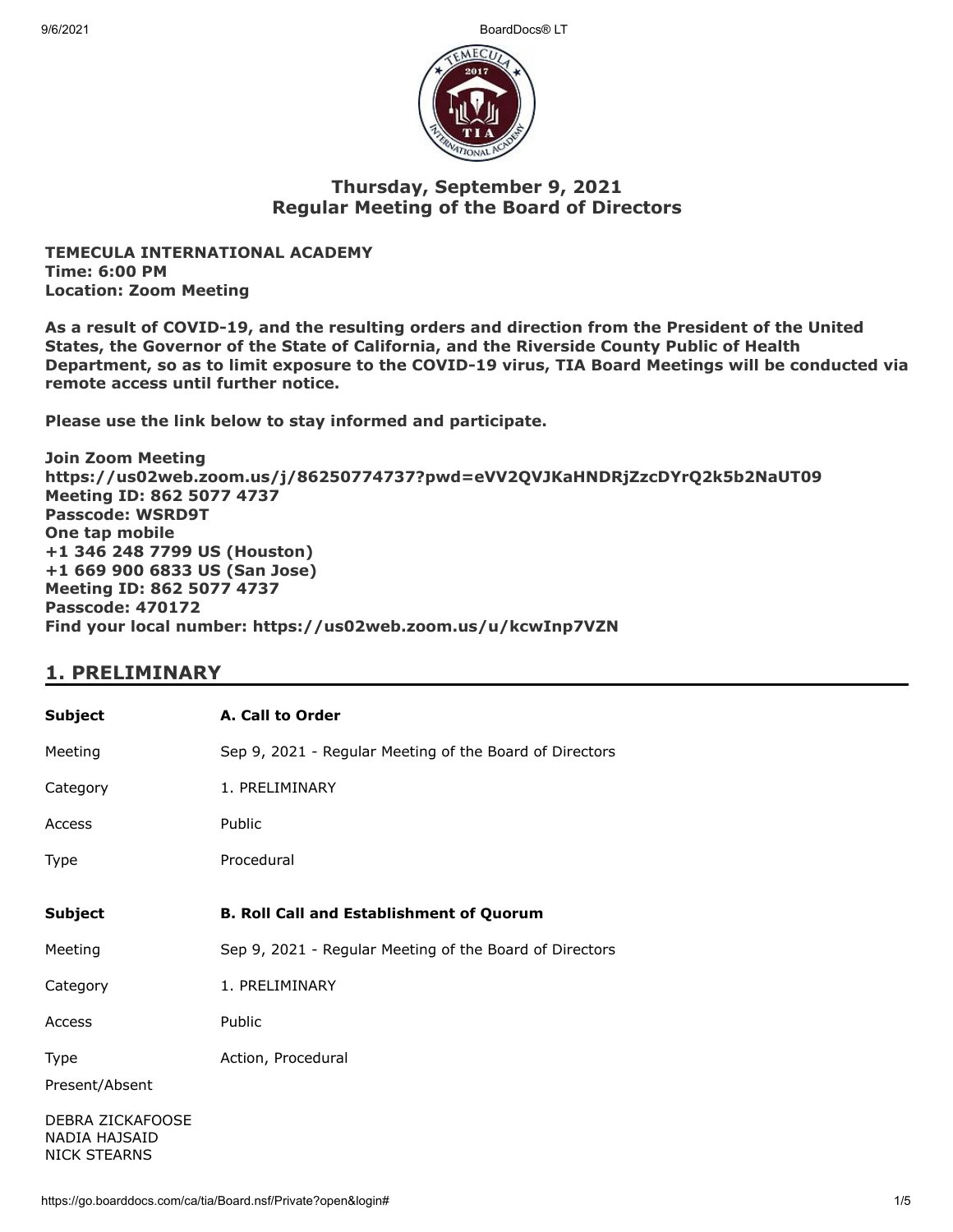| <b>Subject</b> | <b>C. Pledge of Allegiance</b>                          |
|----------------|---------------------------------------------------------|
| Meeting        | Sep 9, 2021 - Regular Meeting of the Board of Directors |
| Category       | 1. PRELIMINARY                                          |
| Access         | Public                                                  |
| <b>Type</b>    | Procedural                                              |
|                |                                                         |
|                |                                                         |
| <b>Subject</b> | D. Approval of Agenda                                   |
| Meeting        | Sep 9, 2021 - Regular Meeting of the Board of Directors |
| Category       | 1. PRELIMINARY                                          |
| Access         | Public                                                  |
| <b>Type</b>    | Action                                                  |

# **2. PUBLIC COMMENTS**

| <b>Subject</b> | A. Public Comments                                      |
|----------------|---------------------------------------------------------|
| Meeting        | Sep 9, 2021 - Regular Meeting of the Board of Directors |
| Category       | 2. PUBLIC COMMENTS                                      |
| Access         | <b>Public</b>                                           |
| Type           | Information                                             |
|                | INSTRUCTIONS FOR PRESENTATIONS TO THE BOARD             |

TIA welcomes your participation at TIA Board meetings. The purpose of the meeting of the Board of Directors (Board) is to conduct the affairs of TIA in public. Your participation ensures continuing community interest in TIA.

EMAIL to provide comment during school closure due to COVID-19: [tiaoffice@temeculainternational.org](mailto:tiaoffice@temeculainternational.org). Please submit your comment prior to 4:30 p.m. on the day of the meeting. Comments will be read aloud during the time allotted. Those comments not read will be provided to all Board members for their review.

Comments regarding Open/Closed Session items found on the agenda should be limited to three (3) minutes per speaker, for a total of twenty-one (21) minutes. Unless an item has been placed on the published agenda in accordance with the Brown Act, there shall be no action taken, nor should there be comments on, responses to, or discussion of a topic not on the agenda. Public Comment emails will be presented to the Board of Directors. The Board members may: (1) acknowledge receipt of information/report; (2) refer to staff with no direction as to action or priority; or (3) refer the matter to the next agenda.

Personal attacks against TIA employees and/or TIA Board members are inappropriate and not considered by the Board at a public Board Meeting. The Board has a complaint process which should be followed. The Board will not respond to personal attacks against employees or Board members in a public meeting, and cautions members of the public that they will be personally responsible for any remarks made.

# **3. CONSENT ITEMS**

### **Subject A. August 26, 2021 Regular Board Meeting Minutes**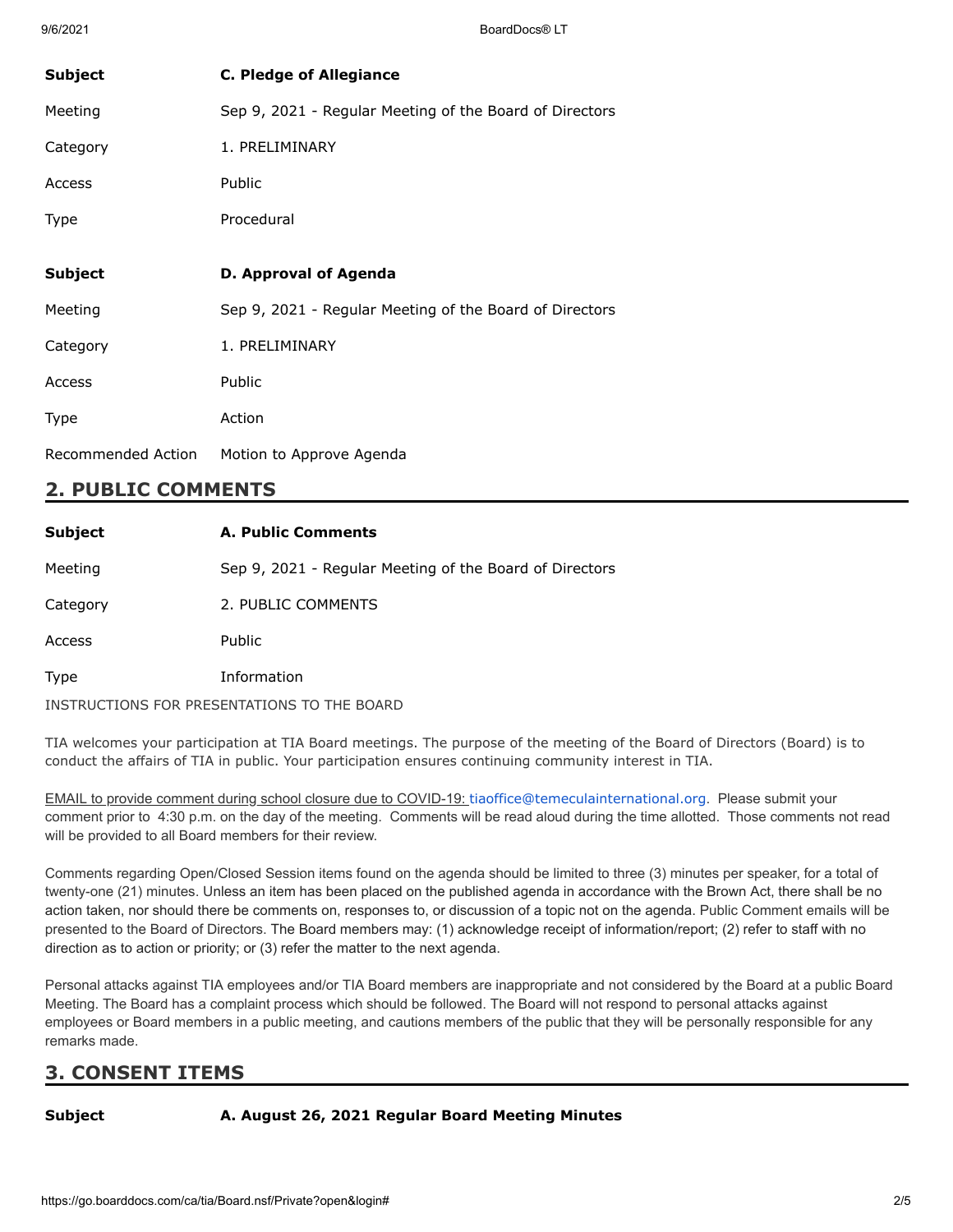| 9/6/2021           | BoardDocs® LT                                                                                           |
|--------------------|---------------------------------------------------------------------------------------------------------|
| Meeting            | Sep 9, 2021 - Regular Meeting of the Board of Directors                                                 |
| Category           | 3. CONSENT ITEMS                                                                                        |
| Access             | Public                                                                                                  |
| Type               | Action (Consent)                                                                                        |
| Recommended Action | It is recommended the Board approve the Consent items: August 26, 2021 Regular Board<br>meeting minutes |
|                    | Application Concert House, Allenst 36, 3031 Beauton Beaud procedure policities                          |

Approve Consent items: August 26, 2021 Regular Board meeting minutes

*(One Vote).*

Consent section items are for routine matters that do not require discussion or deliberation by the Board. The consent calendar permits the board to approve multiple items by one action. All board members have the right to remove a consent item from the consent calendar so that normal discussion and deliberation may take place.

#### **Votes:**

DEBRA ZICKAFOOSE NADIA HAJSAID NICK STEARNS

File Attachments [August 26, 2021 Regular Board Meeting Minutes BoardDocs® LT.pdf \(100 KB\)](https://go.boarddocs.com/ca/tia/Board.nsf/files/C6LST974311A/$file/August%2026%2C%202021%20Regular%20Board%20Meeting%20Minutes%20BoardDocs%C2%AE%20LT.pdf)

## **4. INFORMATION/DISCUSSION**

| <b>Subject</b>     | A. Principal Report- Presented by Camile Lara             |
|--------------------|-----------------------------------------------------------|
| Meeting            | Sep 9, 2021 - Regular Meeting of the Board of Directors   |
| Category           | 4. INFORMATION/DISCUSSION                                 |
| Access             | Public                                                    |
| <b>Type</b>        | Discussion, Information                                   |
|                    |                                                           |
| Subject            | <b>B. CBO Financial Update- Presented by David Graves</b> |
| Meeting            | Sep 9, 2021 - Regular Meeting of the Board of Directors   |
| Category           | 4. INFORMATION/DISCUSSION                                 |
| Access             | Public                                                    |
| Type               | Discussion, Information                                   |
| Е.<br>ACTION ITEMS |                                                           |

### **5. ACTION ITEMS**

| Subject  | A. 2020-21 Charter School Unaudited Actual Financial Report |
|----------|-------------------------------------------------------------|
| Meeting  | Sep 9, 2021 - Regular Meeting of the Board of Directors     |
| Category | 5. ACTION ITEMS                                             |
| Access   | <b>Public</b>                                               |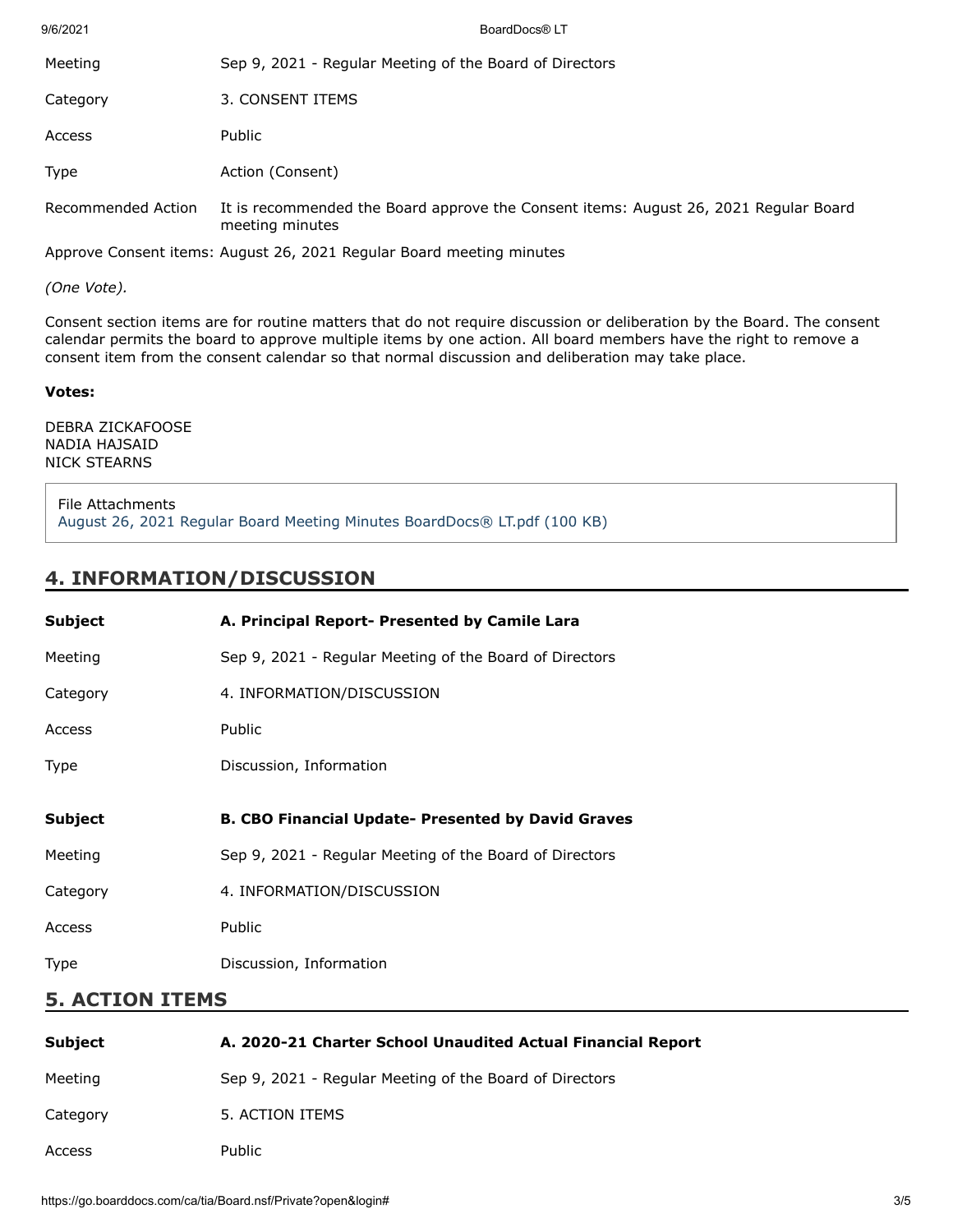| Type                                              | Action                                                                                              |
|---------------------------------------------------|-----------------------------------------------------------------------------------------------------|
| Recommended Action                                | It is recommended the Board approve the 2020-21 Charter School Unaudited Actual Financial<br>Report |
| File Attachments<br>SACSFormADA_FY21.pdf (259 KB) | SACSFund62_CapitalAssetsSummary_FY21.pdf (237 KB)                                                   |
|                                                   | SACSEUP (230 KB) DahtSummary EV <sub>21</sub> ndf (230 KB)                                          |

SFund62\_DebtSummary\_FY21.pdf (230 KB) [SACSFund62\\_FS\\_Function\\_FY21.pdf \(256 KB\)](https://go.boarddocs.com/ca/tia/Board.nsf/files/C6LSWD749F07/$file/SACSFund62_FS_Function_FY21.pdf) [SACSFund62\\_FS\\_Object\\_FY21.pdf \(497 KB\)](https://go.boarddocs.com/ca/tia/Board.nsf/files/C6LSWF749F4F/$file/SACSFund62_FS_Object_FY21.pdf) [SACSFund62\\_FS\\_RestrictedDetail\\_FY21.pdf \(186 KB\)](https://go.boarddocs.com/ca/tia/Board.nsf/files/C6LSWH749F69/$file/SACSFund62_FS_RestrictedDetail_FY21.pdf) [SACSFund62\\_LotteryRpt\\_FY21.pdf \(245 KB\)](https://go.boarddocs.com/ca/tia/Board.nsf/files/C6LSWK749F85/$file/SACSFund62_LotteryRpt_FY21.pdf) [SACSFund62CA\\_UA\\_Cert\\_FY21.pdf \(257 KB\)](https://go.boarddocs.com/ca/tia/Board.nsf/files/C6LSWM749FA1/$file/SACSFund62CA_UA_Cert_FY21.pdf)

| <b>Subject</b>     | <b>B. Certificated Employee Self-Assessment Rubric</b>                               |
|--------------------|--------------------------------------------------------------------------------------|
| Meeting            | Sep 9, 2021 - Regular Meeting of the Board of Directors                              |
| Category           | 5. ACTION ITEMS                                                                      |
| Access             | Public                                                                               |
| <b>Type</b>        | Action                                                                               |
| Recommended Action | It is recommended the Board approve the Certificated Employee Self-Assessment Rubric |

# **6. CLOSED SESSION**

| <b>Subject</b> | A. PERSONNEL: Employee Evaluation: Principal            |
|----------------|---------------------------------------------------------|
| Meeting        | Sep 9, 2021 - Regular Meeting of the Board of Directors |
| Category       | 6. CLOSED SESSION                                       |
| Access         | Private                                                 |
| <b>Type</b>    | <b>Discussion</b>                                       |

## **7. ADJOURNMENT**

| <b>Subject</b> | A. Adjourn                                              |
|----------------|---------------------------------------------------------|
| Meeting        | Sep 9, 2021 - Regular Meeting of the Board of Directors |
| Category       | 7. ADJOURNMENT                                          |
| Access         | Public                                                  |
| <b>Type</b>    | Action                                                  |
|                |                                                         |

Recommended Action Motion to Adjourn

**THE ORDER OF BUSINESS MAY BE CHANGED WITHOUT NOTICE.** Notice is hereby given that the order of consideration of matters on this agenda may be changed without prior notice.

**REASONABLE LIMITATIONS MAY BE PLACED ON PUBLIC TESTIMONY.** The Board's presiding officer reserves the right to impose reasonable time limits on public testimony to ensure the agenda is completed.

**SPECIAL PRESENTATIONS MAY BE MADE.** Notice is hereby given that, consistent with the requirements of the Bagley-Keene Open Meeting Act, special presentations not mentioned in the agenda may be made at this meeting. However, any such presentation will be for information only.